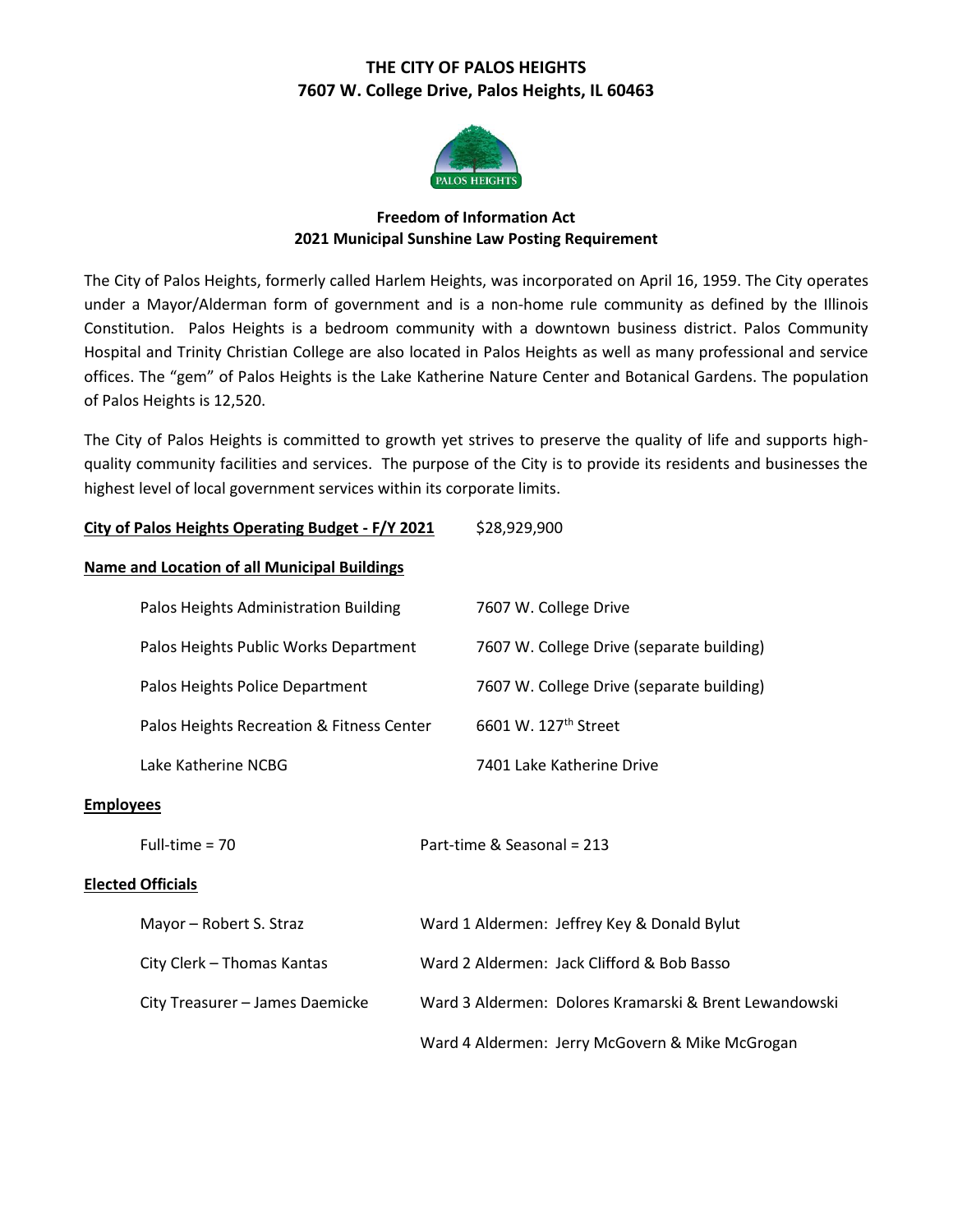#### **Boards and Commissions**

Library Board of Trustees Dawn Bronson Geraldine Burek Steven Foertsch Jannifer Georgis Sue Jankowski Hilary Rhodes George Fear Susan Snow Rose Zubik Planning & Zoning Commission Edward J. Stevens William DeLeo Jeff Barry Pat Scully Michael Lombard Tim Cronin Zoning Board of Appeals Thomas Stuchly Thomas Gregory Jim Hughes John Hanley Shannon Harvey Fire & Police Commission John M. Doody John Sexton Charles Doerr Police Pension Board Bill Czajkowski Dave Delaney James Daemicke Bob Sterba

> George Jasinski Dan Liston

Public Arts Commission Maria DeCaprio-Sunta Kathleen Peters Lynda Schiappa Vanessa Sunta Recreation Advisory Board Gale Greenwald Denise Hyker Lynda Schiappa Lisa Pesavento Timothy Cronin Veterans Commission Scott Kelly Scott Allen James Helsdingen Joseph Stachon Ad Hoc Cable Committee Alderman McGovern Ron and Sue Jankowski Carl Germann Carol Stefan Jim Conerty Beautification Committee Lois Duran Gary Duran Anne Girzadas Bob Grossart John Hanley Denise Hyker Eileen Lunter George Rock Bob Starzyk Jan Collopy Lynda Schiappa